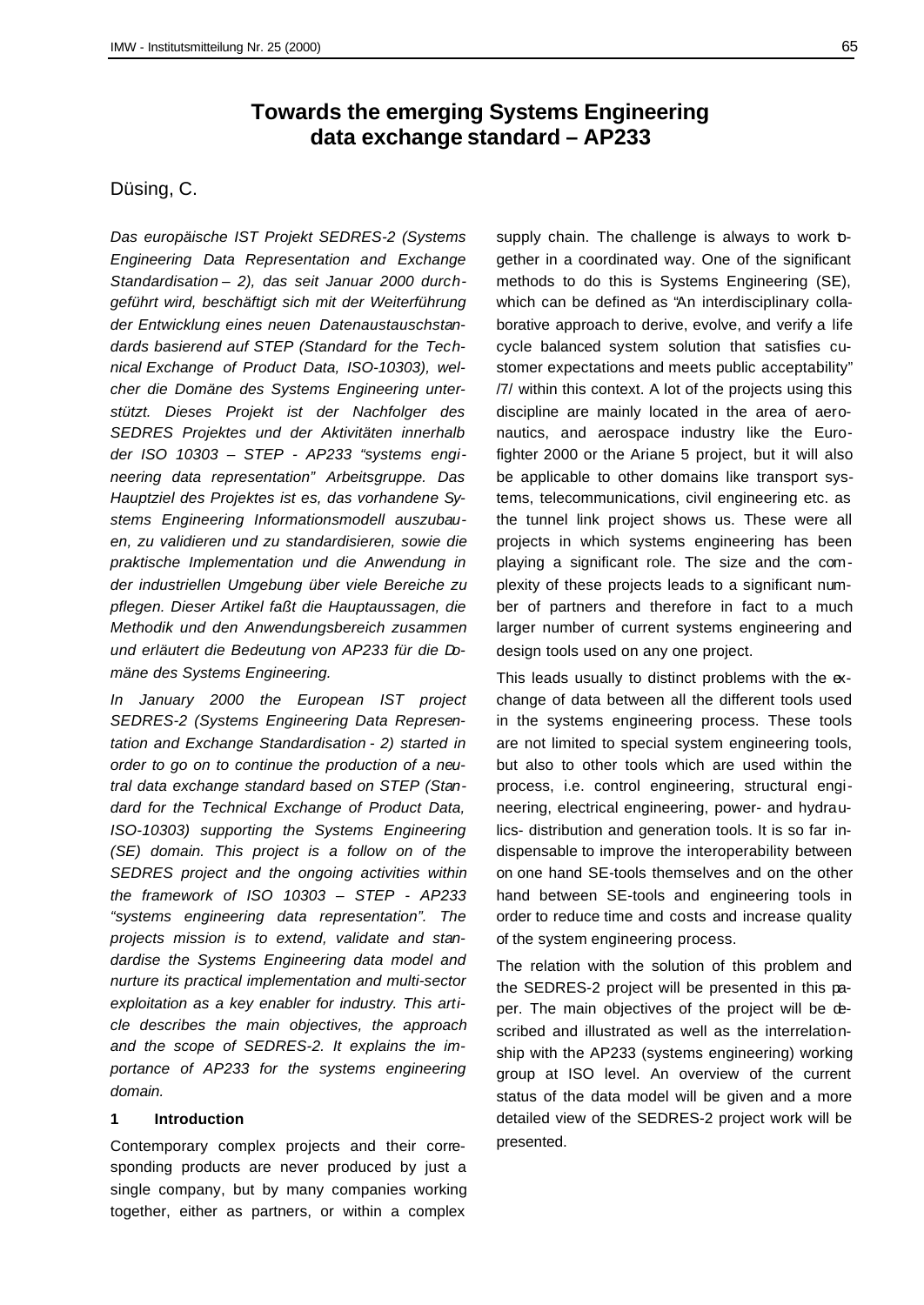#### **2 The benefits of a neutral data exchange**

In order to improve the interoperability between different system engineering design tools a set of different tool to tool interfaces could be one solution to this problem. On the other hand, a standards based approach to the exchange of design information has some more advantages for the organisations, that use a set of multiple design tools in the systems engineering process as well as for the tool vendors.



## **Figure 1** The difference between tool-to-tool exchange and a standards based exchange (the given tools represent the ones which were used in the SEDRES-1 scenarios

Tool vendors can easily use the standard to develop their interfaces which will then be compliant with other interfaces. **Figure 1** illustrates the advantages of the standards based exchange of design data. In fact we have a number of  $N(N-1)$  interfaces in the upper part of the figure and a number of 2N interfaces when using the standards based exchange as shown in the lower part of figure 1. Usually all these interfaces have to be developed and maintained by the tool vendors. In our example eight different tools were used, which means that in the first case 56 interfaces have to be developed and maintained in opposition to the standards based approach where there are just 16 possible interfaces. Of course, not all combinations

are either required or necessary. Practical considerations in addition increases the number of interfaces also with the number of operating systems and their derivatives. It helps also to improve the quality of interfaces and consequently the interoperability of tools, because a lot of errors in the interface - development can be avoided, as there is a smaller number of interfaces to be build. Also the structure of the interfaces is well prepared and fixed in the standard, so that every tool vendor has the same baseline for his development, which increases the interoperability of the interfaces themselves. The big advantage for the users in a systems engineering design environment is the flexibility in the use of a system. There are more advantages in too. The standard enables the storage of systems engineering data in tool neutral format, considering that a lot of the systems we are talking about have particularly more than 40 years of lifetime. Additionally you will get the possibility to pull parts of design information from multiple tools, so that you can perform consistency checking of the data. Furthermore it gives you the possibility to create views on the data which are not supported by a single tool. There is the possibility to store the data of different tools in a central data repository, which could for instance include automatic consistency checking and other features.

The next section explains the interrelationship between the original SEDRES-1 project and the ongoing AP233 and SEDRES-2 activities within the standard development process.

## **3 The standard development activities**

The European Commission co-funded project 20496 ´SEDRES´, running from 1996 to March 1999, has made significant progress in producing a neutral data exchange standard based on STEP /8/ embracing systems engineering design data. The achievements of this project after it's completion in 1999 were:

- Production of three increasingly mature data exchange information models. These are known as Capability/1, Capability/2 and Final Proposal as shown in Figure 3 and are used as a kind of baseline in the AP233 working group for the data model development, which is illustrated in **Figure 2**.
- ß Production of prototype interfaces for several different COTS (Commercial off the Shelf) tools used in systems engineering.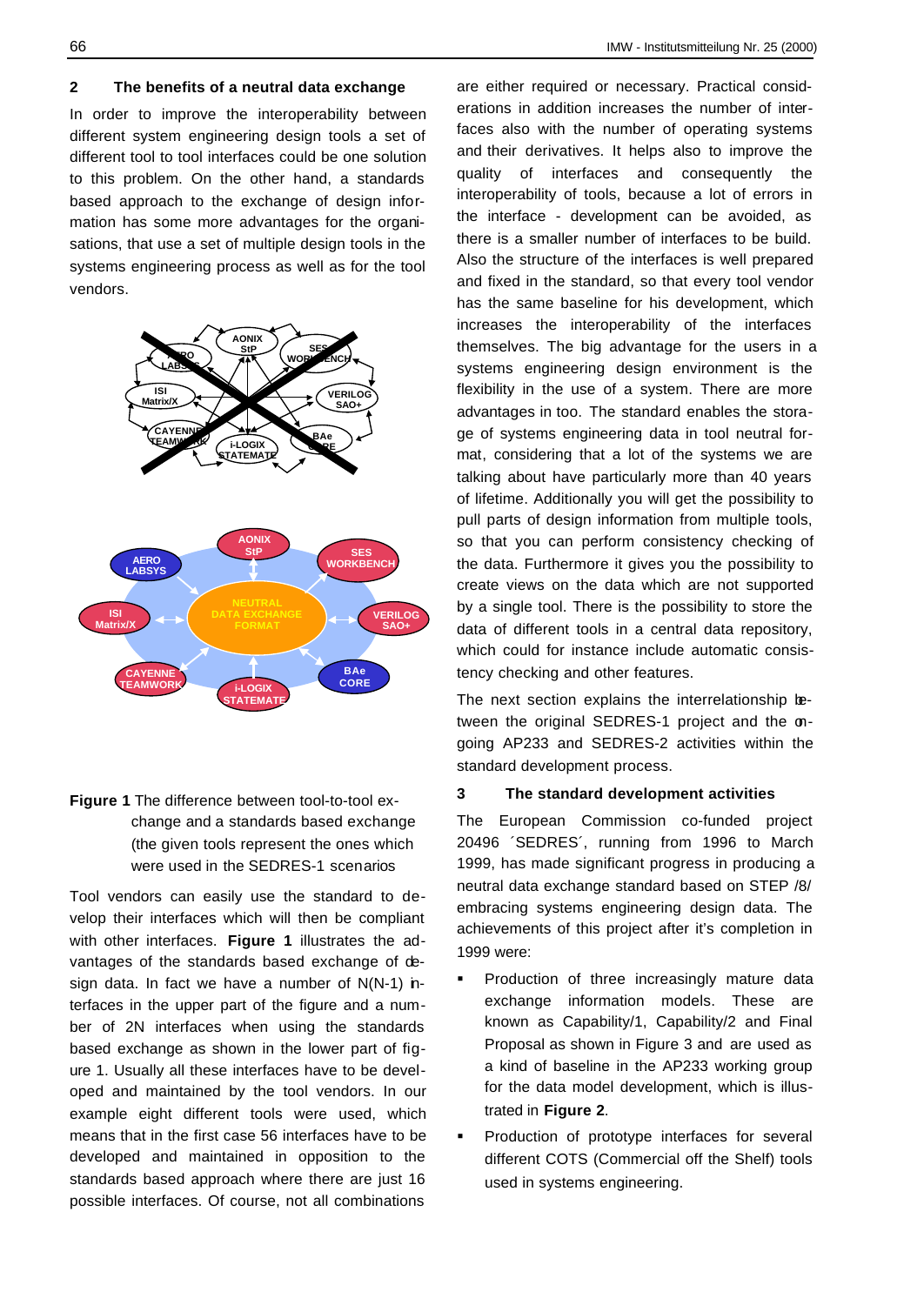Kick off of a healthy and vibrant standardisation activity within the ISO STEP community /8/ following a successful international ballot at the end of 1997 with a YES-vote from twelve countries.

#### **SEDRES-1**



## **Figure 2** Interrelationship between AP233 and different projects

The ISO AP233 working group used the original SEDRES-1 data models and extended the model further during 1999. The main contributions during this period were two-fold. From the European esearch project 28916 KARE, there were contributions mostly in the area of the requirements UoF (Unit of Functionality). From the SEDEX project performed at the Linköping University (Sweden), contributions were in the areas of system architecture, functional behaviour, configuration management and object oriented analysis UoF´s. The main objective was not to extend the scope of the AP233 data model, but to improve and mature the capabilities of the data model itself /10/. In the following section the data model and it's single UoF's will be described and illustrated in more detail. An overview about the AP233 information modelling philosophy will be given.

#### **4 The data model: evolution and status**

The first information model, which was Capability/1 from the SEDRES-1 project (shown in **Figure 3**) in 1996 covered a small subset of the systems engineering domain. The intention was to support data exchange of functional models with a limited capability of supporting requirements management. The second version of the data model (capability/2)  $ex$ tended the scope in the areas of behavioral design, configuration management, and the support for graphics.

The final version of the data model developed within SEDRES-1 contained further information about physical aspects of a system as well as entities for tracing decisions on how functionality is allocated to physical components of a system. The final data model from SEDRES-1 is described in more detail in /9/.

The contents of all above mentioned UoF´s are summarized beneath:

**Systems architecture -** provides an entity to epresent the system (or systems), to which other model elements can be related. It also covers relationships between systems, as well as definition of lifecycle, mode or stakeholder views on a system.

**Requirements -** covers essentially structured or unstructured statements about what a systems product shall comply with, be they functional, architectural, operational aspects or system properties (safety or legislative requirements, performance, cost, etc.); justification information; support for defining relationships among requirements (for instance, to distinguish *original* and *derived* requirements). There is also support for tracing requirements to functional and physical elements of a specification.



Configuration Management essentially means Product Data Management, including aspects of process context, item identification, versioning, authorship, maturity/approval

### **Figure 3** Evolution and elements of SEDRES data model

**Functional** - comprises entities to model the system functions, functional refinement (functional hierachy), flows between functions, and the functional context.

**Behaviour** - embraces detailed timing, sequencing and event-based behaviour. These include: data driven behaviour specifications; finite state machine concepts; a procedural or functional chain approach; a synchronous behavioural model. A 'black box' or 'stimulus-response' form is also being con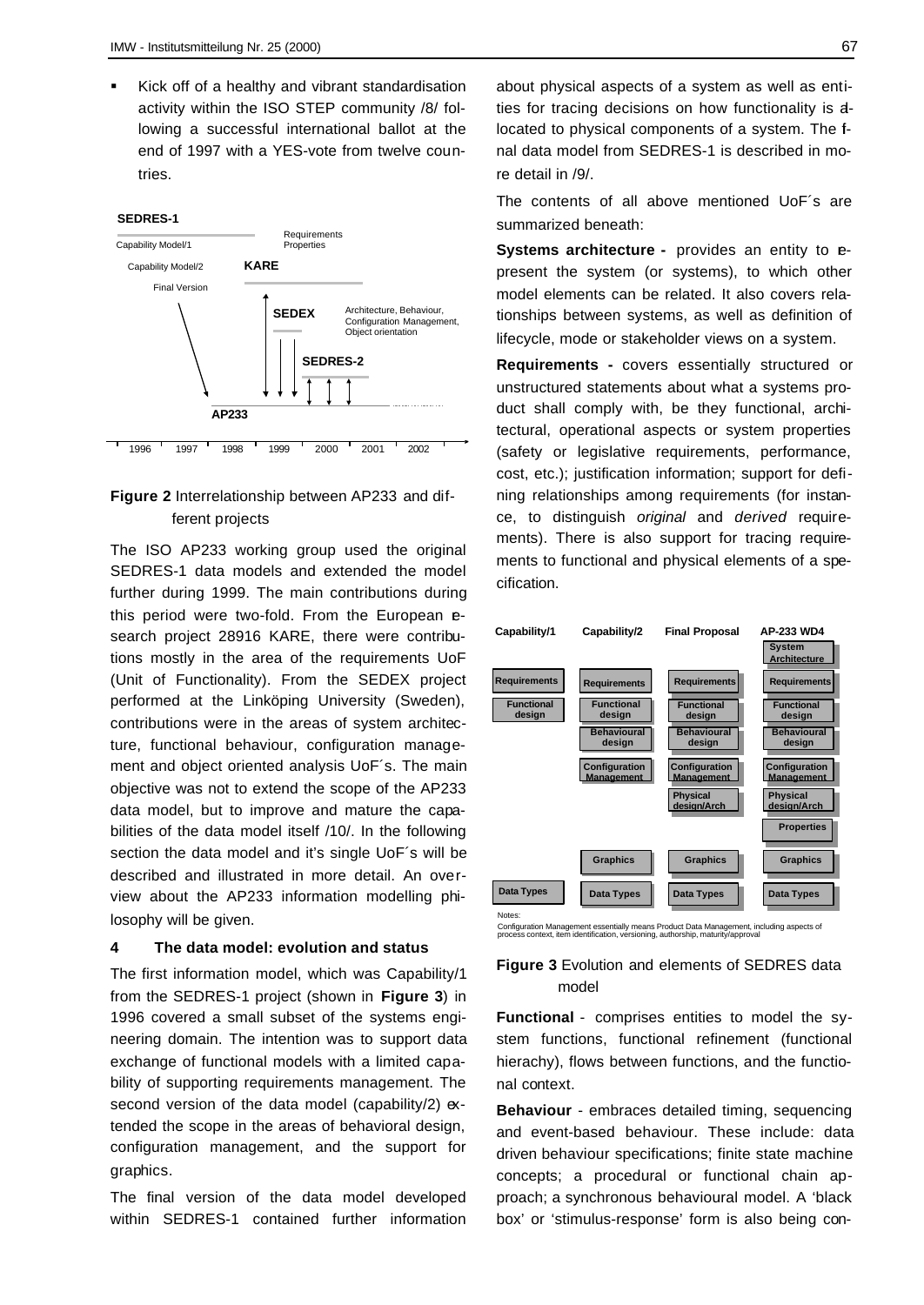sidered for AP-233. Many references (for instance, Ward & Mellor 1985, Hatley & Pirbhai, 1988, Oliver et al 1997) illustrate several of the concepts covered in the Functional and Behavioural areas.

**Configuration Management -** covers the concepts needed to manage and control the different design items, including: authorship and ownership, authorisation, work management, development process reference, item versions, product variants, item maturity through the product's lifecycle. This is building on work in other areas of STEP data exchange development, for instance, the agreement on the Product Data Management (PDM) Schema.

**Graphics (Visual presentation) -** covers concepts such as diagram object shape, connections, and placement within the diagram. This is to support transfer of the visual layout of notations used in SE such as: data flow diagrams, statecharts, functional flow block diagrams.

**Properties –** covers representation of numerical defined calculated, assessed or measured attributes of systems, physical elements or functions. Examples include cost, weight and execution time.

**Physical Architecture -** covers a simple node-& link type approach for capturing architectures, where the node-elements and connect-elements are instantiated to deal with the different technology elements. This will enable the functional analysis and trade-off activities to be supported within Integrated Product Teams across multiple design tools. This generic approach enables the data model to support physical component topologies (interconnections without details of physical placement) for a variety of basic technologies including: computing; electrical; hydraulic; pneumatic; mechanical; and potentially hybrid technologies such as electricalmechanic, and electro-optic.

**Data Types –** includes: strings, dates, bound and unbound number types, strings, compound data types or aggregations. Bound numbers are numbers which are constrained to a particular range, for *n*stance Day-of-Month [1..31]. Where possible this area will be aligned with the existing data type building blocks available within the existing STEP architecture.

The AP233 data model development continued afterwards in conjunction with the Swedish SEDEX project. The main focus of this project was to address identified weakness and issues and not to extend the model further. Additionally a model was developed, which shows how object oriented systems engineering and analysis can be implemented in the information model.

The current version of the data model, which is WD4 (working draft 4) covers all the aspects mentioned above and shown in figure 3 in the right column labelled AP233-WD4. Over the time a lot of requirements for the data model development have been added. Sources for requirements are for example the AP233 WG itself, the SEDRES-2 consortium, the INCOSE (International Council on Systems Engineering), the NASA/JPL other industrial companies etc.. These requirements are going to be evaluated, prioritised, and checked if they are "in scope" within the SEDRES-2 project. If they are in scope they will be implemented in the data model.

The fact that the systems engineering domain itself and the tools used within this domain are very heterogeneous, implies that there is no consistent or total view of the capabilities that shall be supported by systems engineering design tools. Figure 4 shows a conceptual view of the AP-233 information model in UML notation. The main groups of the model are: System architecture, specification elements, requirement and functional allocation, engineering process and support information.

The relationships between the groups are outlined below (see **Figure 4**). The elements of the Engineering process group can be used to capture the systems engineering process for a project and relate Specification elements and System architecture information to the process phase they were created/referenced in. Specification elements provide the structures to define requirements, functional and physical architecture of systems represented by elements of the System architecture group. The support information group provides information that can be applied to elements in the other groups. The model is structured such that there are no existence dependencies on entities involved in relationships between the groups, i.e., entities are used to represent the relationship. More detailed information about the data modelling strategy can be found in /6/.

## **5 The scope of the SEDRES-2 project**

The goal of SEDRES-2 is set against the ultimate concept of achieving a distributed environment supporting systems engineering, building on the results of SEDRES-1 and in complement to the AP233 activities.

Therefore the top-level objectives of the project are defined as: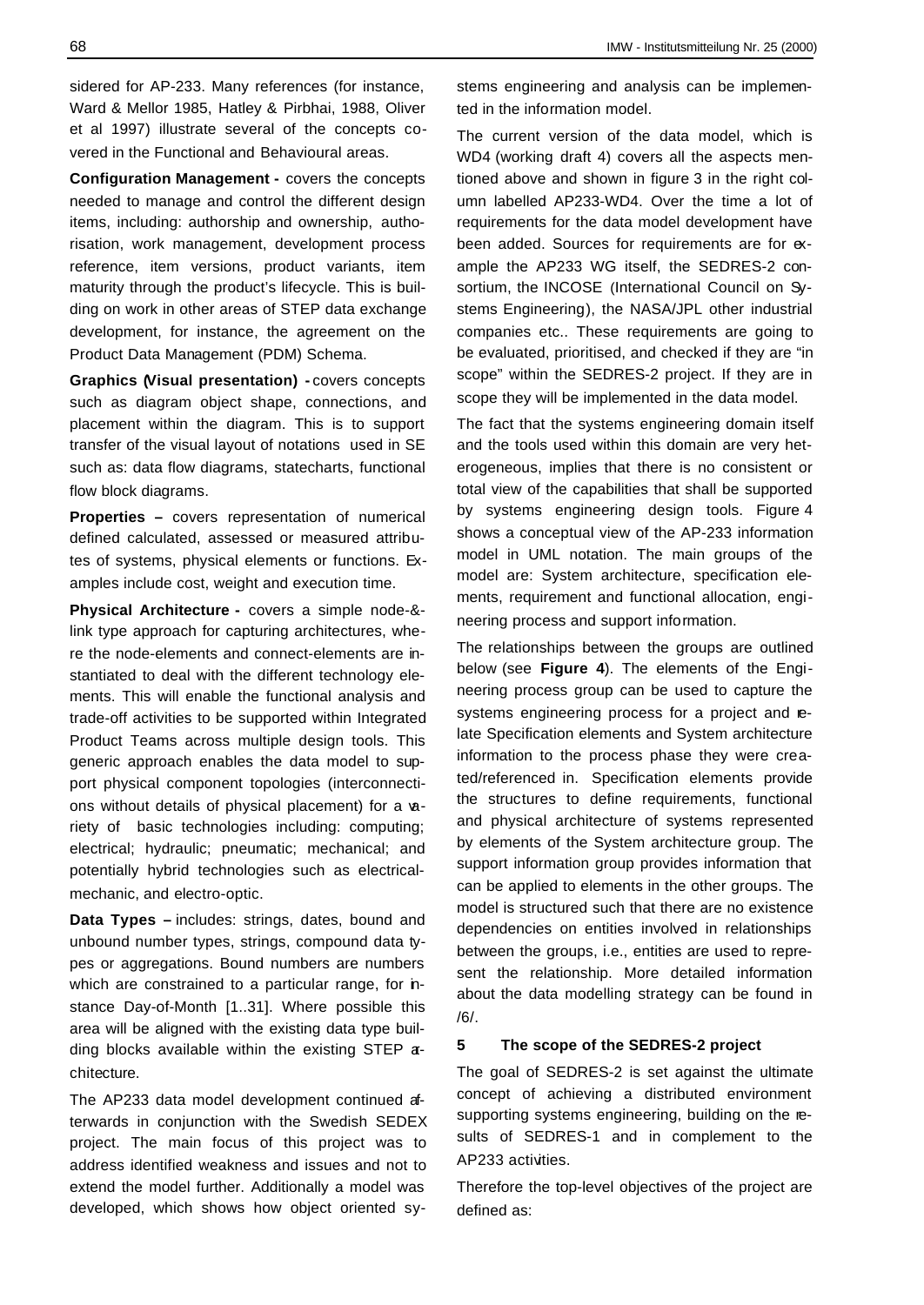- To drive the on-going AP-233 activity in the areas of data modelling, test material, document preparation, to ensure that European interests are represented in the emerging systems engineering data exchange standard;
- To validate the standard by performing practical case study definition, prototyping, use and evaluation of the emerging standard within real SE activities:
- To achieve the adoption ("take-up") of AP-233 by all stakeholders, by maximising the two-way dialogue between the first two tracks of work, and between SEDRES-2 and such stakeholders, and to ensure that the vision of generic systems engineering is appropriately supported by the emerging standard.

ß investigation on implementing design repositories instead of simple data exchange will be done.

An action SEDRES.*network* will be started with the main objective to manage the evolution of the AP233 standard across various stakeholders. It will ensure the cross-sector cohesion of the emerging AP233 data exchange standard, such that the standard fully supports the generic nature of systems engineering as practised across industry sectors. The SEDRES.*network* will enable you to influence the development of the standard, because it gives you the possibility to share your opinion with the project consortium of SEDRES-2. Furthermore, as a member of SEDRES.*network,* you will be kept regularly informed on events, progress and results of the project and the standardistion status.



**Figure 4** Conceptual view of the information model

The main aspects of the current project are so far that

- the work is complementary and supportive of AP233.
- ß the data model developed in the SEDRES-1 project and the ISO activities will be extended and validated
- ß an extended set of prototype tool interfaces will be developed

More information about the SEDRES.*network* is available directly at the SEDRES homepage (http://www.sedres.com).

The eighteen months project, which started in January 2000 consists mainly of three different phases, which are illustrated in **Figure 5**. Within the project two validation scenarios are defined, which drive the actual modelling activities and are intended to improve the quality of the information model in an industrial driven context. Both of the